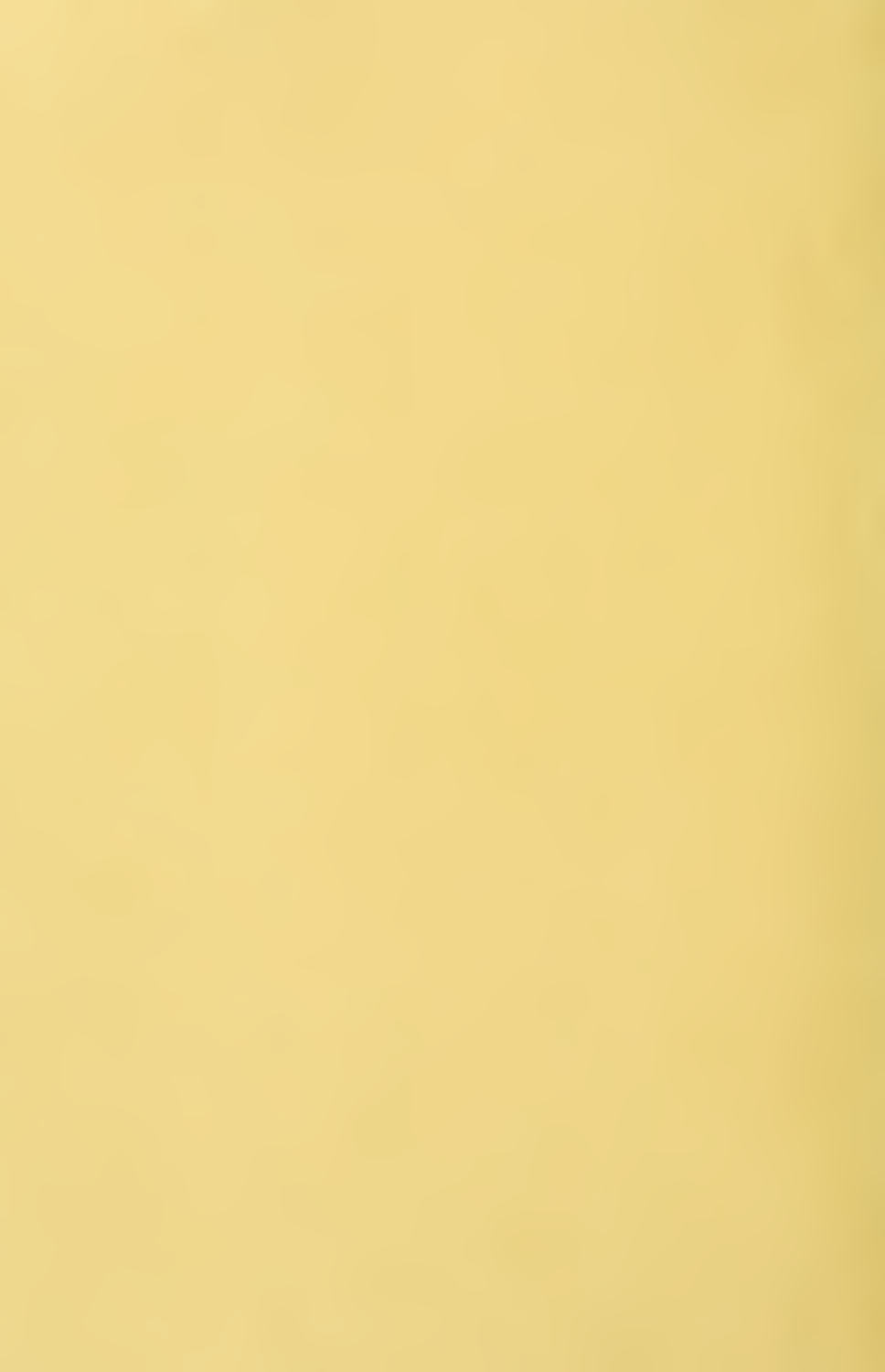$E$  477  $.16$ P48 Copy 1

## NARRATIVE

OF THE

## CAPTURE AND MURDER

 $\mathbf{O} \mathbf{F}$ 

# MAJOR JAMES WILSON

BY CYRUS A. PETERSON PRESIDENT, THE MISSOURI HISTORICAL SOCIETY

READ BEFORE THE PIKE COUNTY HISTORICAL SOCIETY, JANFARY 26, 1906

PRESS A. R. FLEMING PRINTING CO., ST LOUIS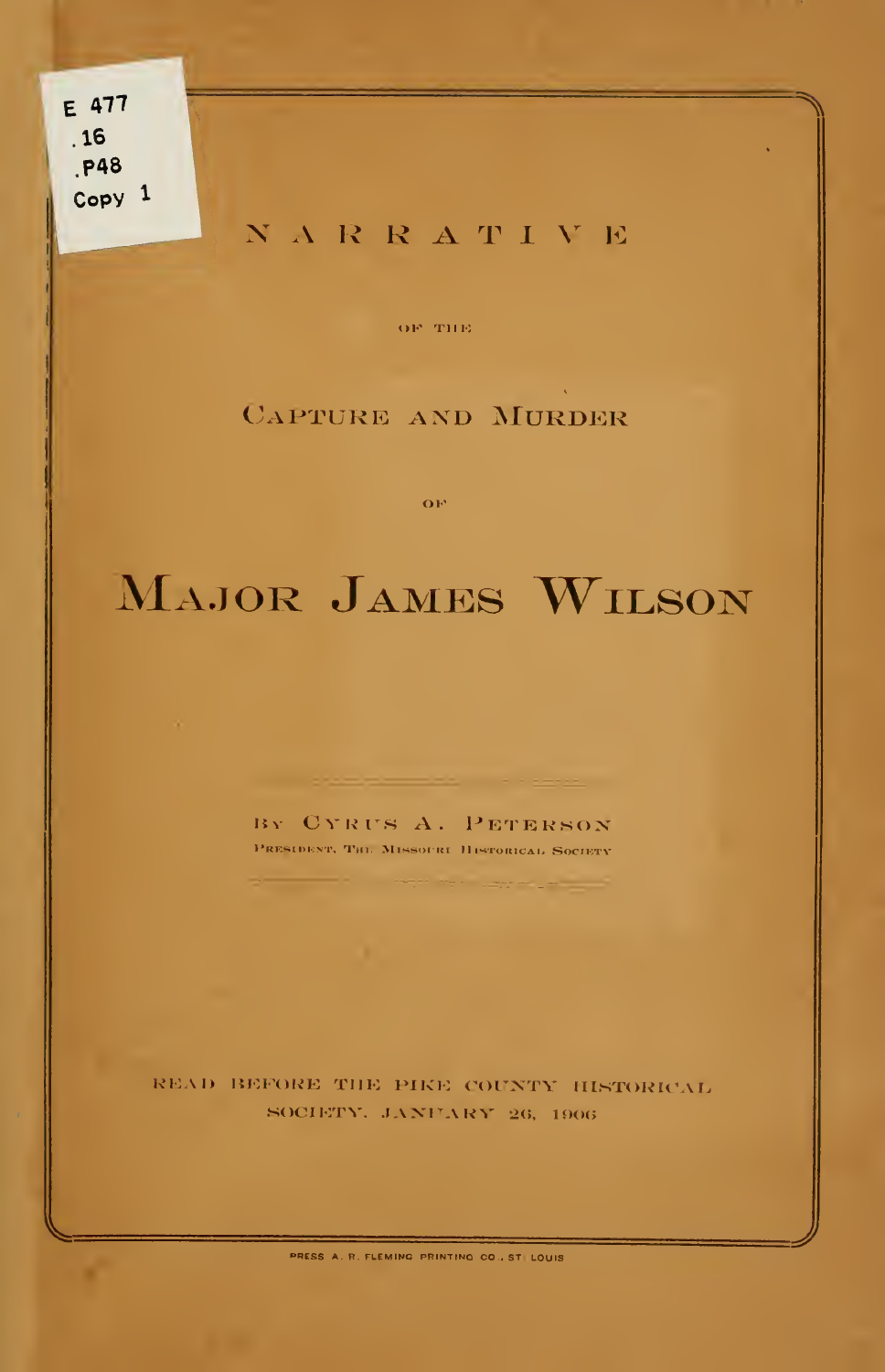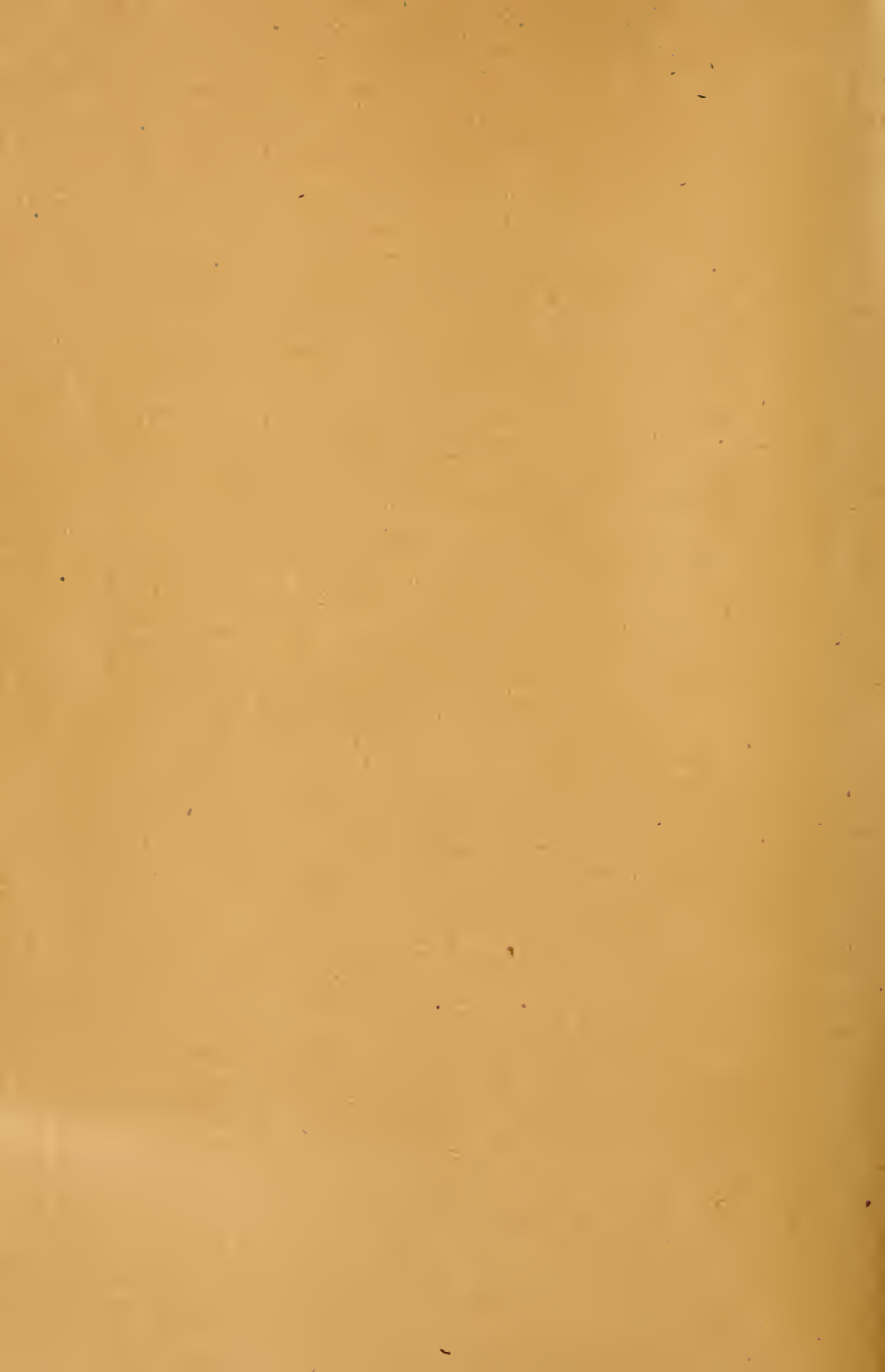

 $\mathcal{A}^{\text{max}}_{\text{max}}$ 

 $\mathcal{A}^{\text{max}}_{\text{max}}$ 

e de la propincia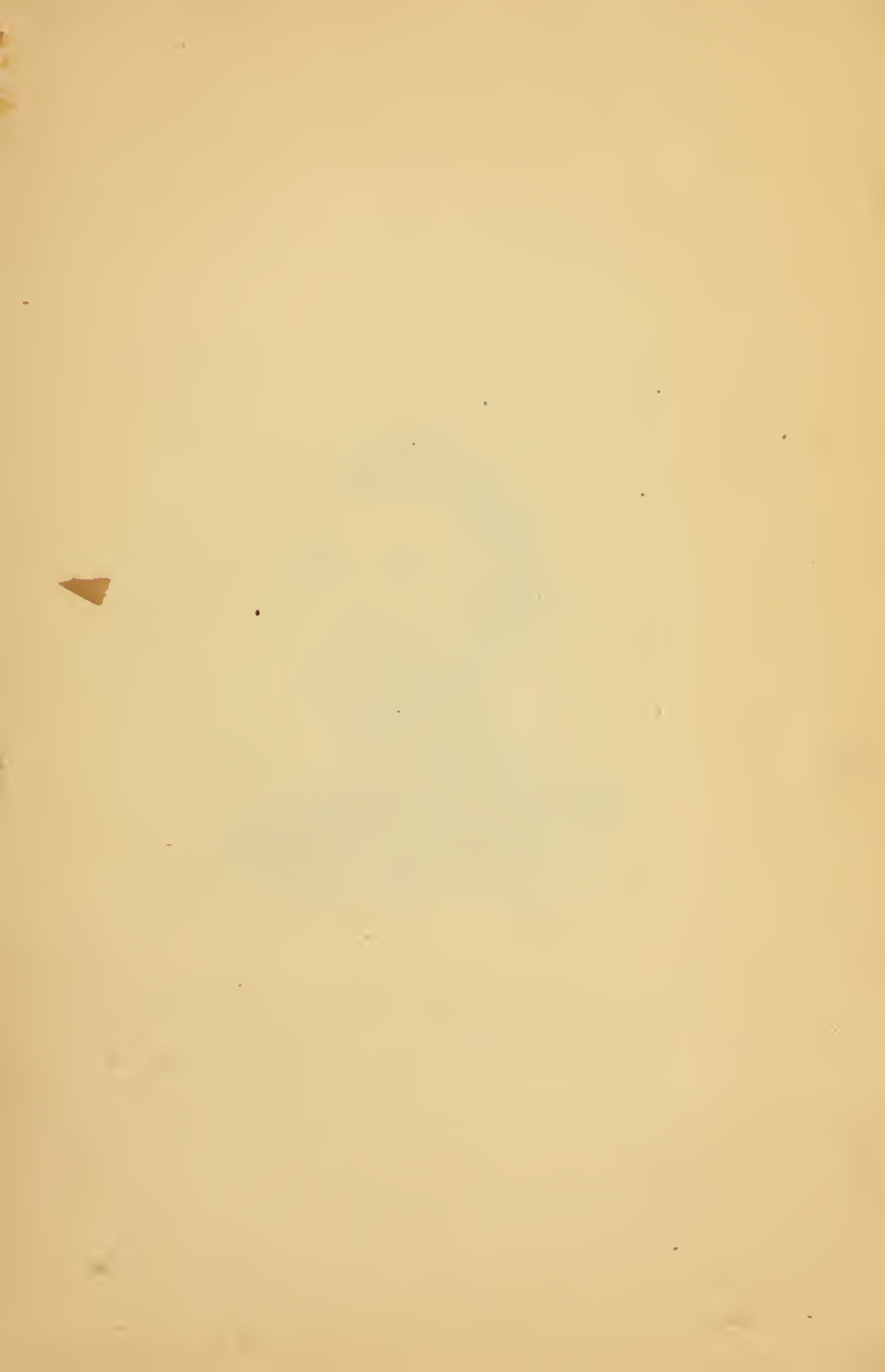

### MAJOR JAMES WILSON 3RD M. S. M. CAV.

Born, May 28, 1834, in Prince George County, Maryland. Murdered by Price's raiders in Franklin County, Missouri, October 3, 1864.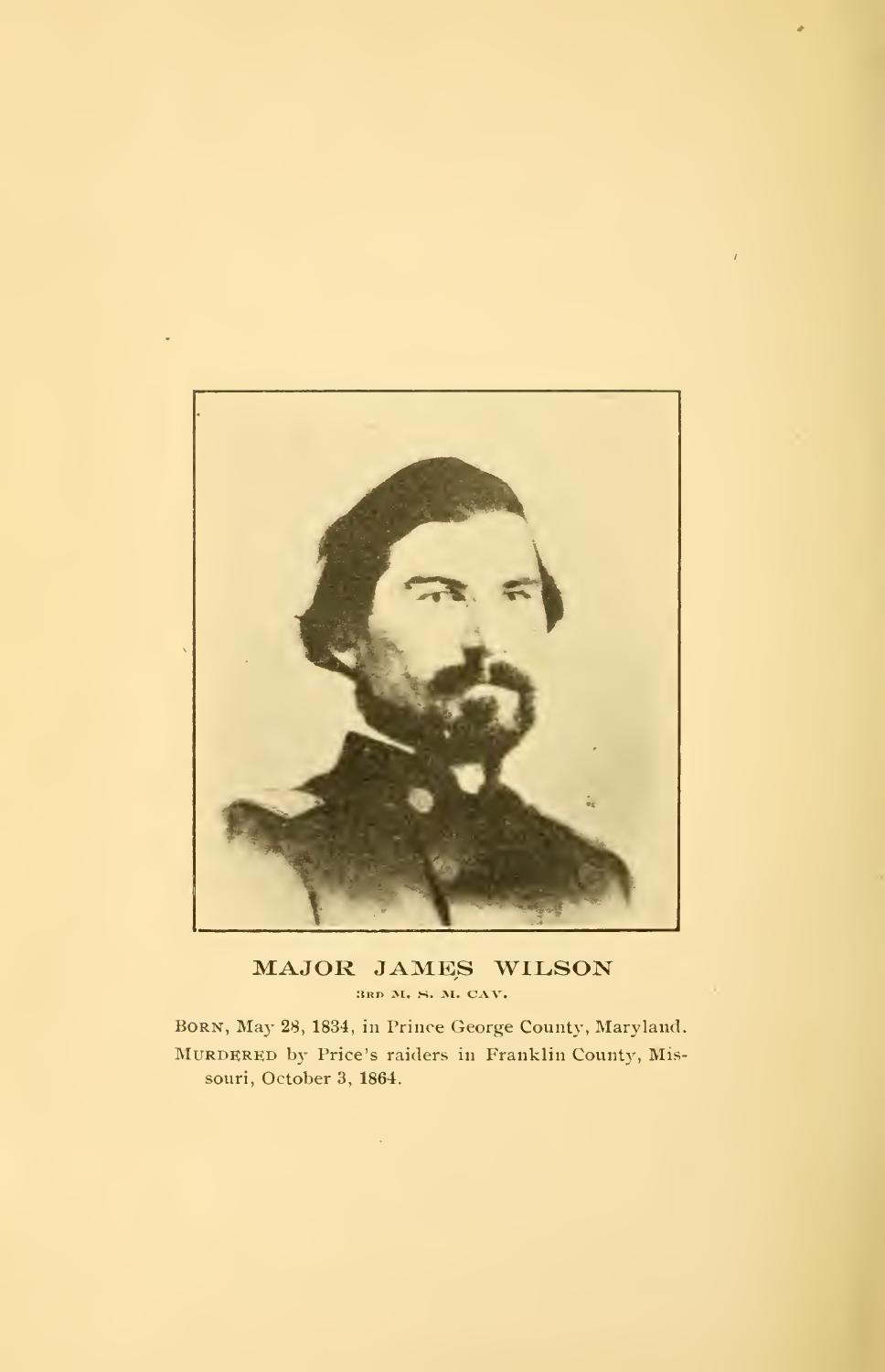# NARRATIVE

 $\Delta\sim 1$ 

**Carl Corp.** 

 $\mathcal{L}^{\text{max}}_{\text{max}}$  and  $\mathcal{L}^{\text{max}}_{\text{max}}$ 

 $\sim$ 

 $\sim 10^{-1}$ 

OF THE

## Capture axd Murder

 $-OF$ 

# Major James Wilson

BY CYRUS A. PETERSON PRESIDENT, THE MISSOURI HISTORICAL SOCIETY

**SALE STATE** 

READ BEFORE THE PIKE COUNTY HISTORICAL SOCIETY, JANUARY 26, 1906

 $\sigma$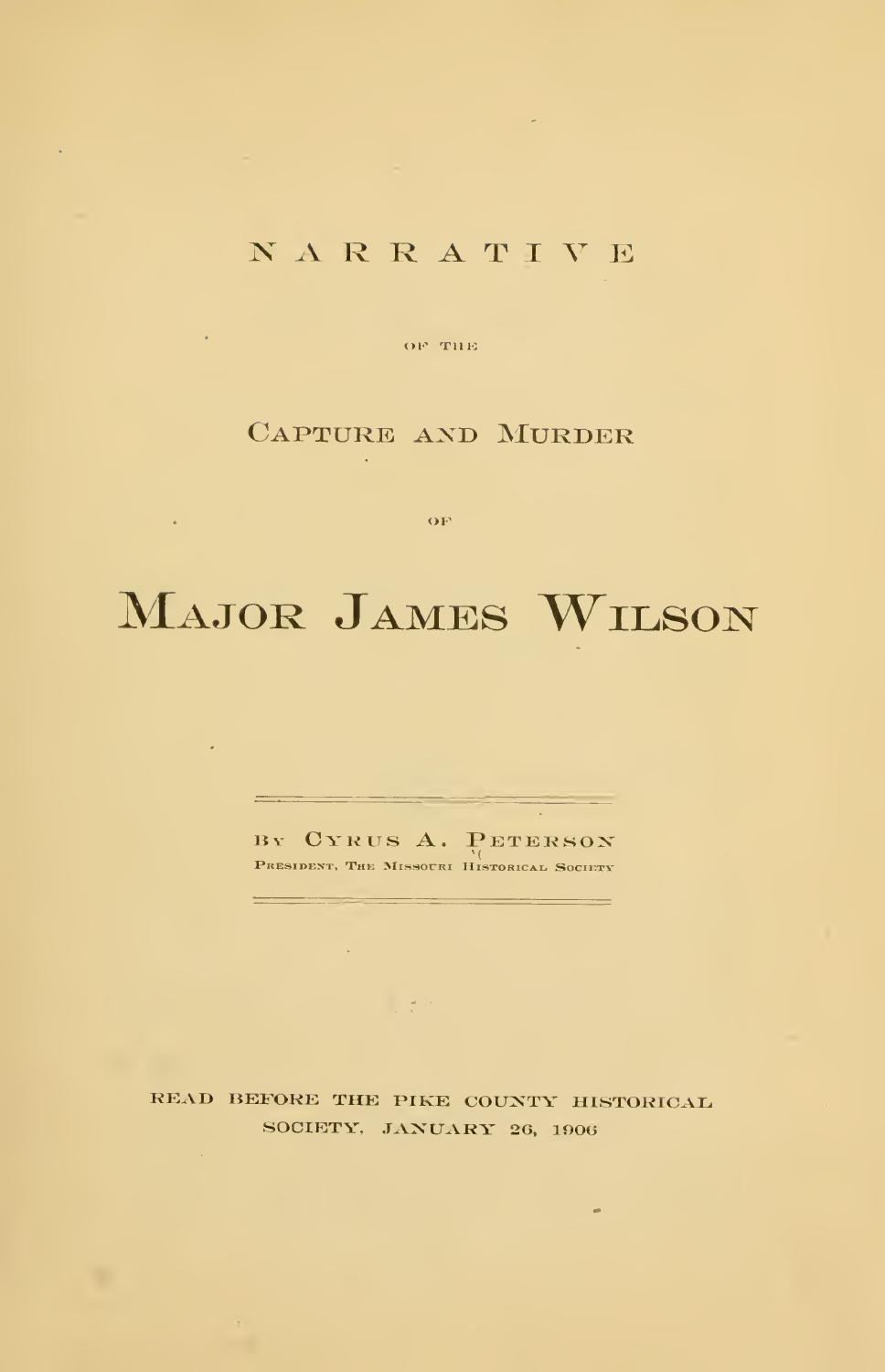By Transfer,  $12Ar'0e$ 

J.

 $\bar{\beta}$ 

J.

l,

Ŷ,

 $\sim 80$ 

 $T = 477$ 

 $.748$ 



 $\hat{\boldsymbol{\beta}}$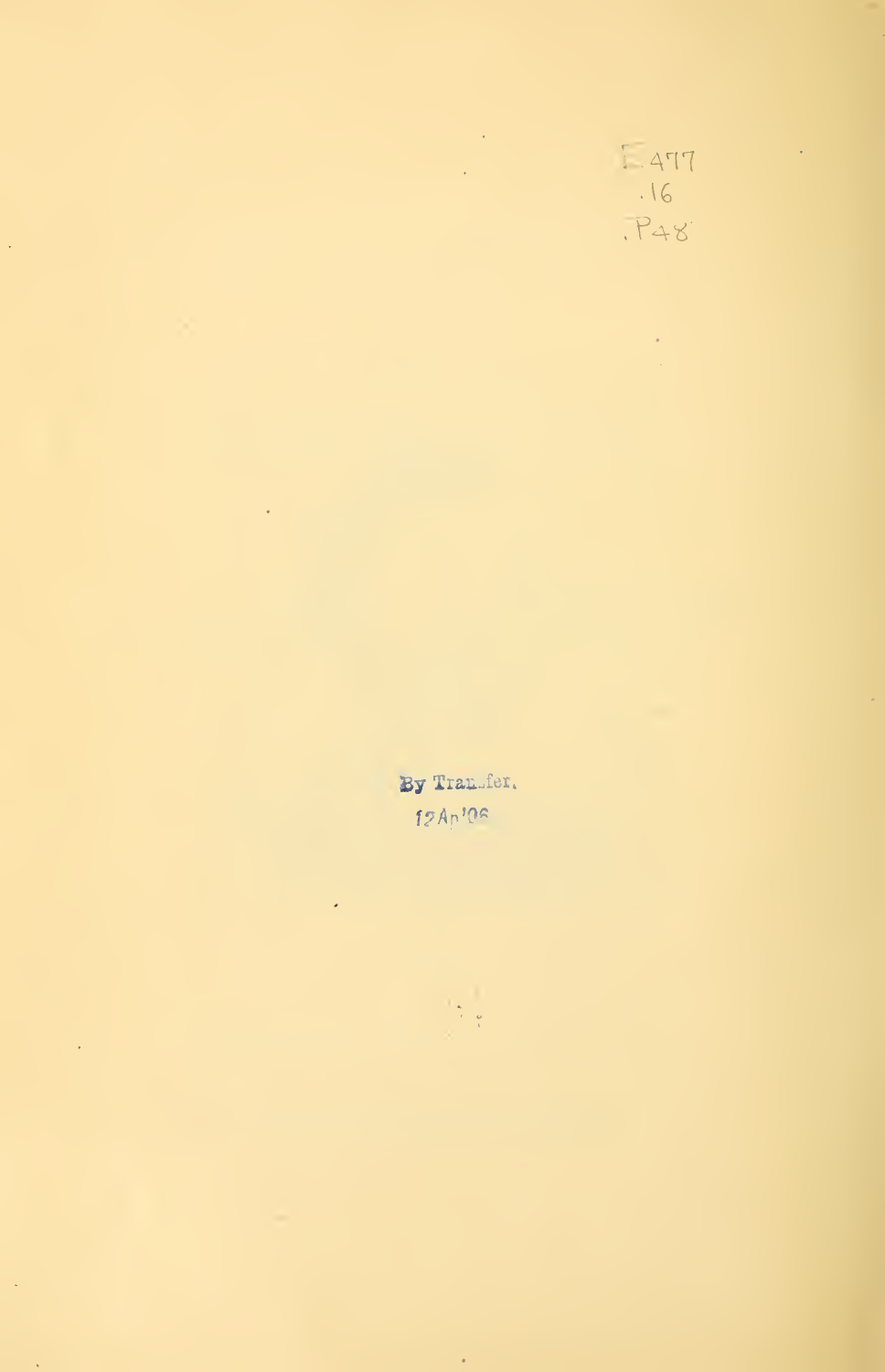# A NARRATION OF THE CAPTURE AND MURDER OF MAJOR JAMES WILSON IN 1864.

### Mr. President and Members of the Pike County Historical Society:

At the invitation of your honorable Secretary, <sup>I</sup> have made a brief chronological arrangement of the events interwoven with the capture and murder of Major James Wilson and six soldiers of his command in the fall of 1864, and as a pre lude to the statement of unpleasant facts to be herein later re lated it cannot be improper to offer some historic account of the state of affairs existing in Missouri at that time. Younger generations will scarcely be able to comprehend the actual conditions then prevailing, and the true character of the raiders and their commander, hence the writer will draw upon none but Confederate sources in depicting the hopeless depravity of the marauders under Sterling Price who perpetrated this foul crime.

The Secession Governor of Missouri, Thomas C. Reynolds, wrote his recollections of the events of the war soon after its close, and in describing the preparations for the Price raid, which among other things was to install him as Governor at Jefferson City, he narrates the incident of a visit to Price's camp in Arkansas, using the following lan guage: "While visiting some of General Price's officers at his wagon camp, the conversation turned on the Unionists of Missouri, 'Old Captain Price,' a very worthy relative of General Price and a complete echo of his talk, being constantly near him, was present, and also Col. Clay Taylor. <sup>I</sup> forget who were the othefs. They were both very sav age in expressing their intentions of personal venegeance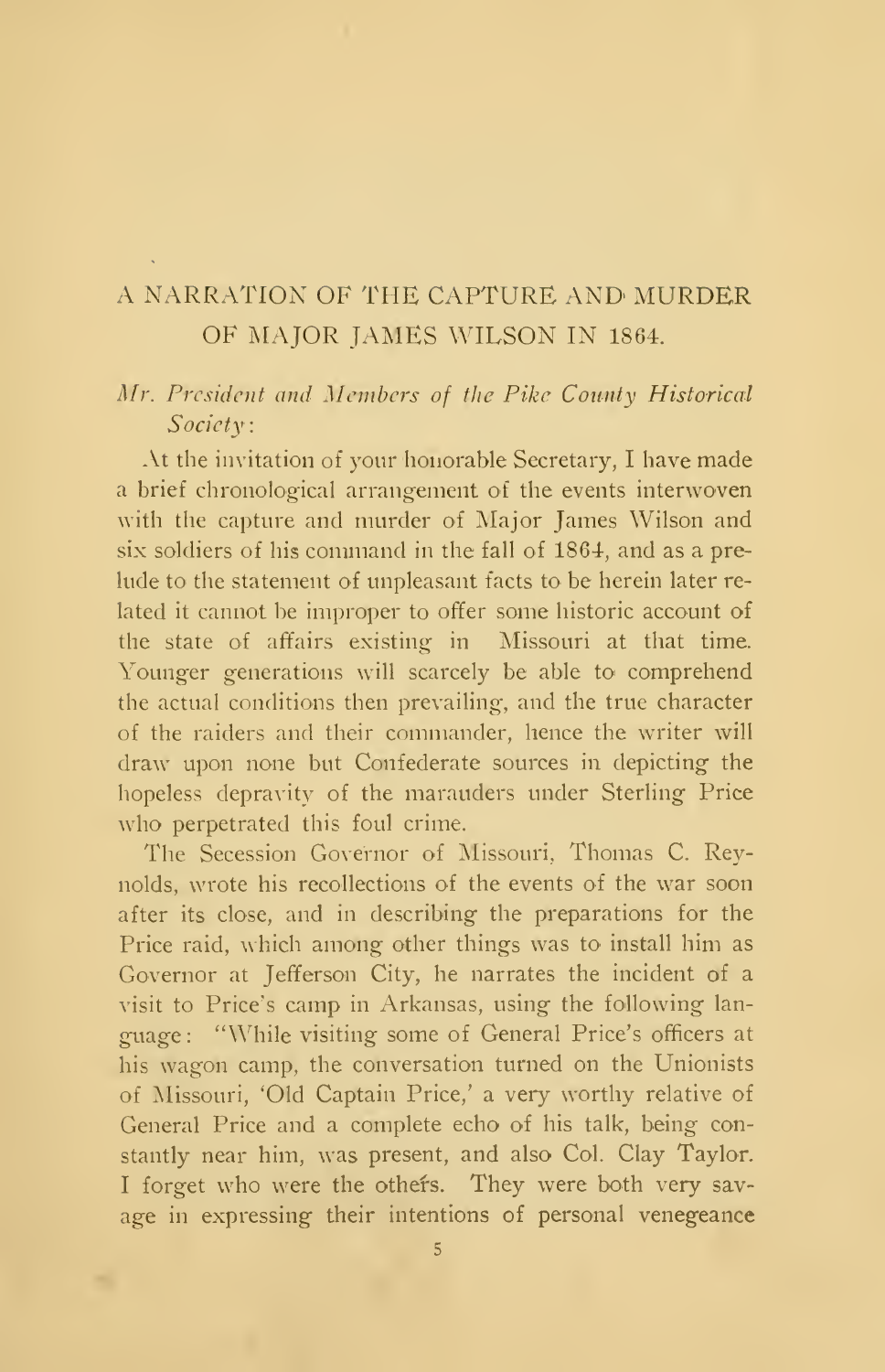on some they respectively named as having done them wrongs. Without entering into any discussion, I suggested to them that the treatment of the Unionists was a most grave and delicate question, which the Confederate and State Governments alone could decide; and that <sup>I</sup> believed that' even they. Col. Taylor and Capt. Price, would be in such excellent humor on being restored to their homes, that they would forgive even their worst enemies. <sup>I</sup> may also have added (though <sup>I</sup> am not positive) that at any rate <sup>I</sup> trusted they were too' good citizens to disturb anyone the Governor of the State might pardon. But Captain Price declared there was one man whom he would avenge himself on anyhow and Col. Taylor said that there was another who he also would take personal vengeance on in any event."

With this inhuman spirit in the ascendancy at Price's headquarters no one can be surprised that it prevailed throughout the undisciplined rabble most appropriately termed by Governor Reynolds at the time as a "Calmuck horde" which made up Price's aggregate of thirty thousand men.

Thirty years after the war, Captain T. J. Mackey, of Price's staff, in writing of the raid through Missouri in September and October, 1864, said

"I was assigned to duty as its (the army's) Chief Engineer, a most unwelcome service to me, as the war in that section had degenerated into a fierce vendetta and for three years bands of armed marauders marching under the flag of the Confederacy had committed atrocities which stamped the State as the sink of American civilization."

Describing the battle of Pilot Knob, Capt. Mackey says:

"In resisting our advance through the pass. Major Wilson was captured with six of his men and they were all barbarously murdered a few days later by soldiers of Marmaduke's Division led by one of their field officers."

John N. Edwards, a member of Joe Shelby's staff, published a volume of gasconade a few years after the war, en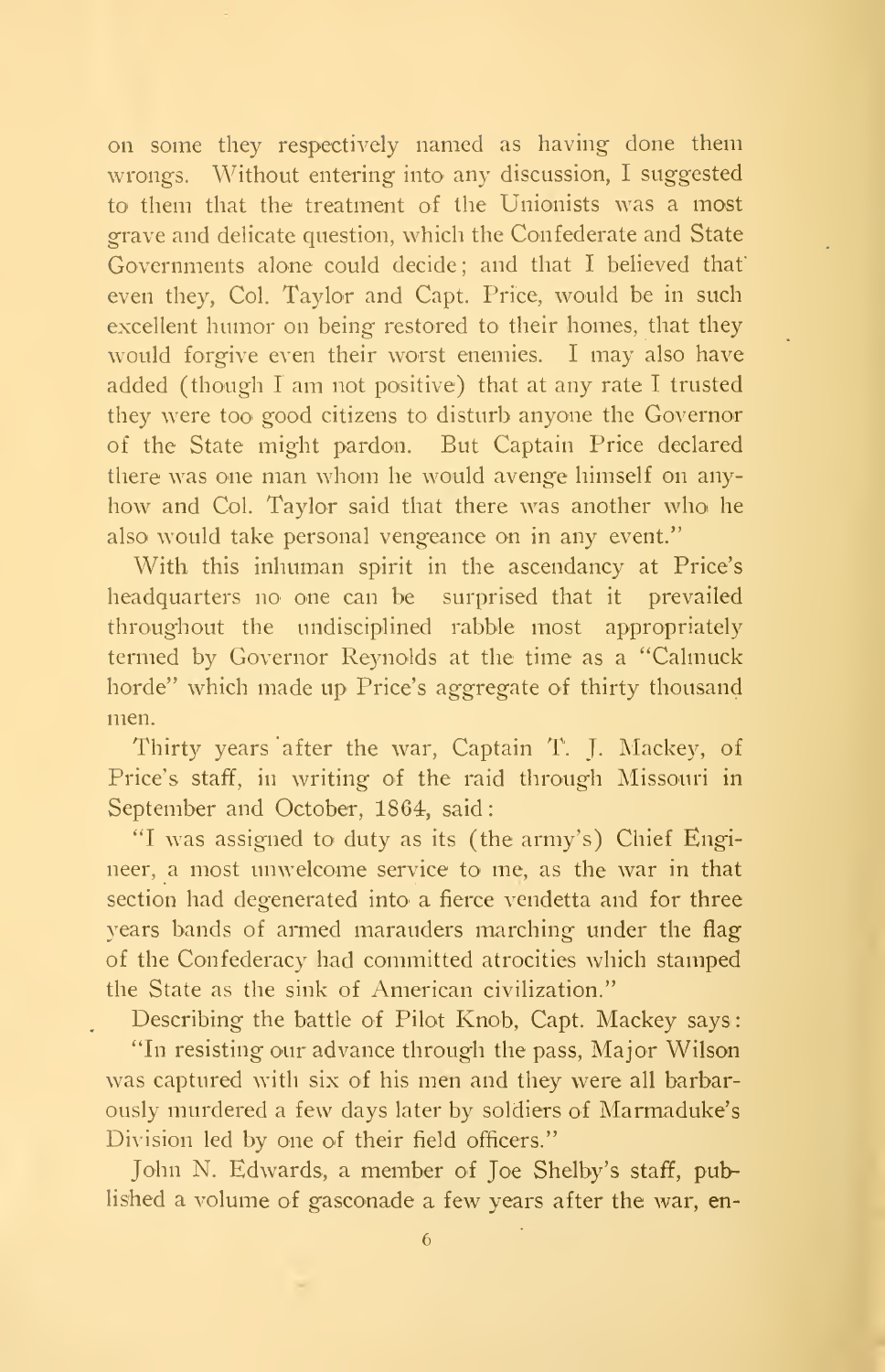titled "Shelby and His Men," and in speaking of the murder of Major Wilson and his men he says

"It is by no means certain that his death was authorized by General Price, although, as the Commander-in-Chief he was to a limited degree responsible for it." Further on in his book he speaks of the great number of prisoners murdered in the latter part of the raid, and says : "They sleep in unknown graves from Jefferson City to Newtonia."

In a later essay, Edwards speaks of the raid and its com mander as follows: "That last march of 1864, the stupidest, wildest, wantonest, wickedest march ever made by a bad general who had a voice like a lion and a spring like a guinea pig."

To put the minds of incredulous persons at ease, none but Confederate authorities have been cited in the preceding statement and the writer now begs to say that he has interviewed hundreds of eye-witnesses and participants in the events chronologically set forth in the succeeding paragraphs of this paper, and has obtained written statements from many of them. The company rolls of all organizations opposed to Price's advance into Missouri in 1864 have been carefully studied and the events related may be accepted as accurate.

During this long search it has developed that from the time that Price entered Missouri on September 19th, 1864, until October 3, 1864, thirty-five prisoners had been assas sinated and brutal attempts had been made on two others, who fortunately escaped. The writer has succeeded in identifying all of these thirty-five martyrs but two, and now scarcely hopes that their identity will ever be recovered.

It will thus appear that the murder of Major Wilson was merely an incident in the greatest carnival of crime ever enacted on American soil. The following is a correct chronology of the immediate events leading to Major Wilson's martyrdom.

In September, 1864, he was in command of a military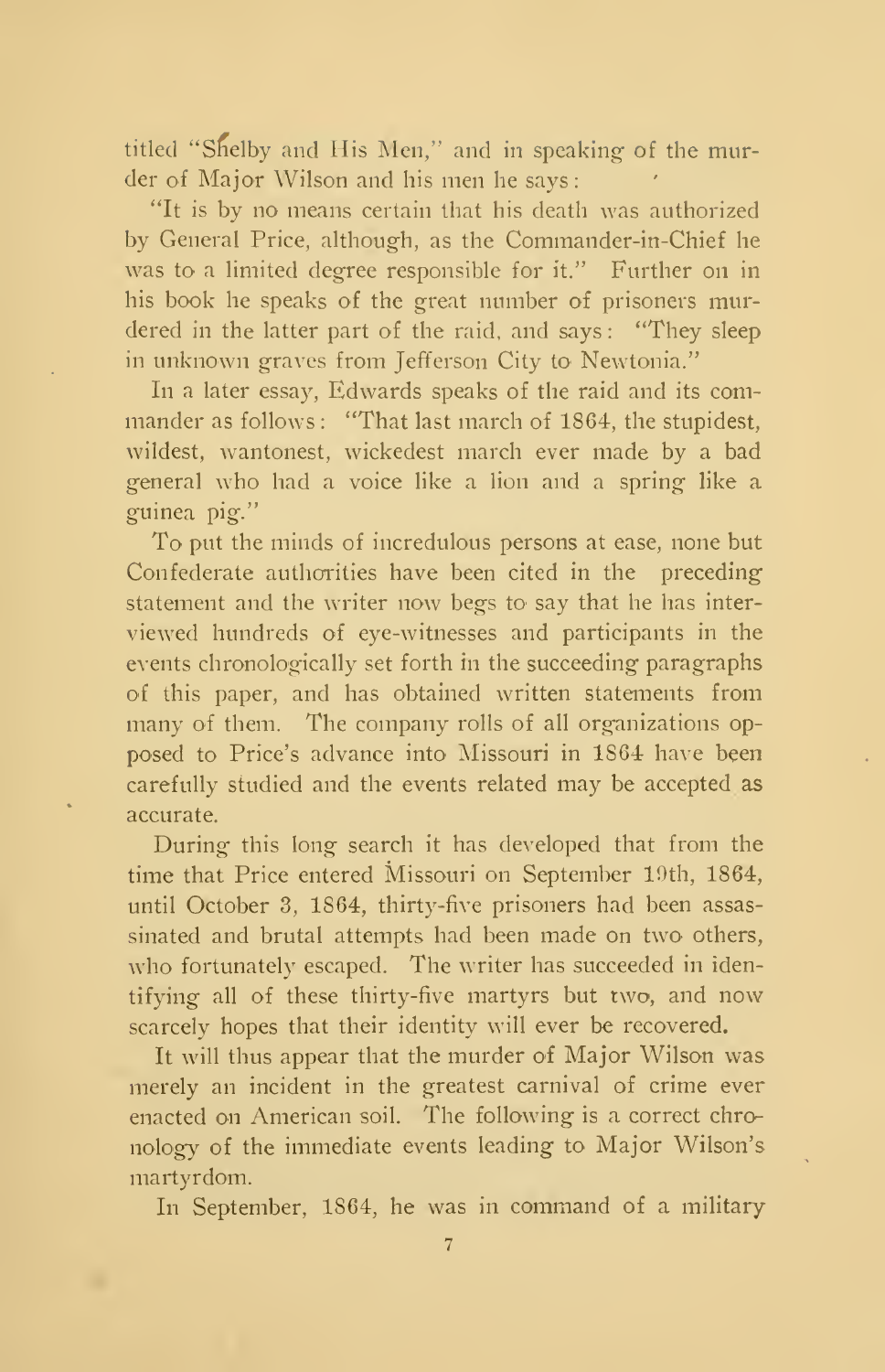sub-district in Southeast Missouri, with headquarters at Pilot Knob. On the 17th of that month he ordered <sup>a</sup> scouting party under Lieut. Erich Pape of company K of his regiment (Third M. S. M.) to go south until he had located the head of Price's invading column, which was then known to be coming into Missouri, and then return and report. The scout under Lieut. Pape consisted of company K and <sup>a</sup> detail from company <sup>I</sup> of the same regiment, under com mand of Sergt. Simon U. Branstetter. At Patterson, Mo., where Capt. Robert McElroy, of company D, Third M. S. M. cavalry, was in command of the advanced post, a few men were detached from McElroy's company oh September 18th and added to Lieut. Pape's scouting party. Also a few men (mounted) from the 47th Missouri Infantry, under Lieut. James S. McMurtry. The scouting party then consisted of 86 men and three commissioned officers: Lieuts. Pape and Brawner of company K, Third M. S. M. cavalry, and Lieut. James S. McMurtry of company A. 47th Missouri Infantry.

By making a forced march the scout reached Doniphan in the forenoon of September 19th, where it met the advance of Price's army, consisting of about 150 or 200 men under Lieut. Col. Rector Johnson of General Marmaduke's Division. A vigorous charge was made into the Rebel command and Col. Johnson and his men fell back, in confusion with Lieut. Pape pursuing almost to the State line. Pape then returned through Doniphan and at nightfall went into camp at a point ten miles north, or northeast, of that town at the Vandiver farm, near Ponder's Mill, on Little Black River..

This was in what was then familiarly called "Secesh Country" there being none but Southern sympathizers liv ing anywhere near, and while Lieut. Pape took the ordinary precaution to post camp guards, he did not take into consideration the dangerous element of non-combatants liv ing all around his bivouac. On the morning of September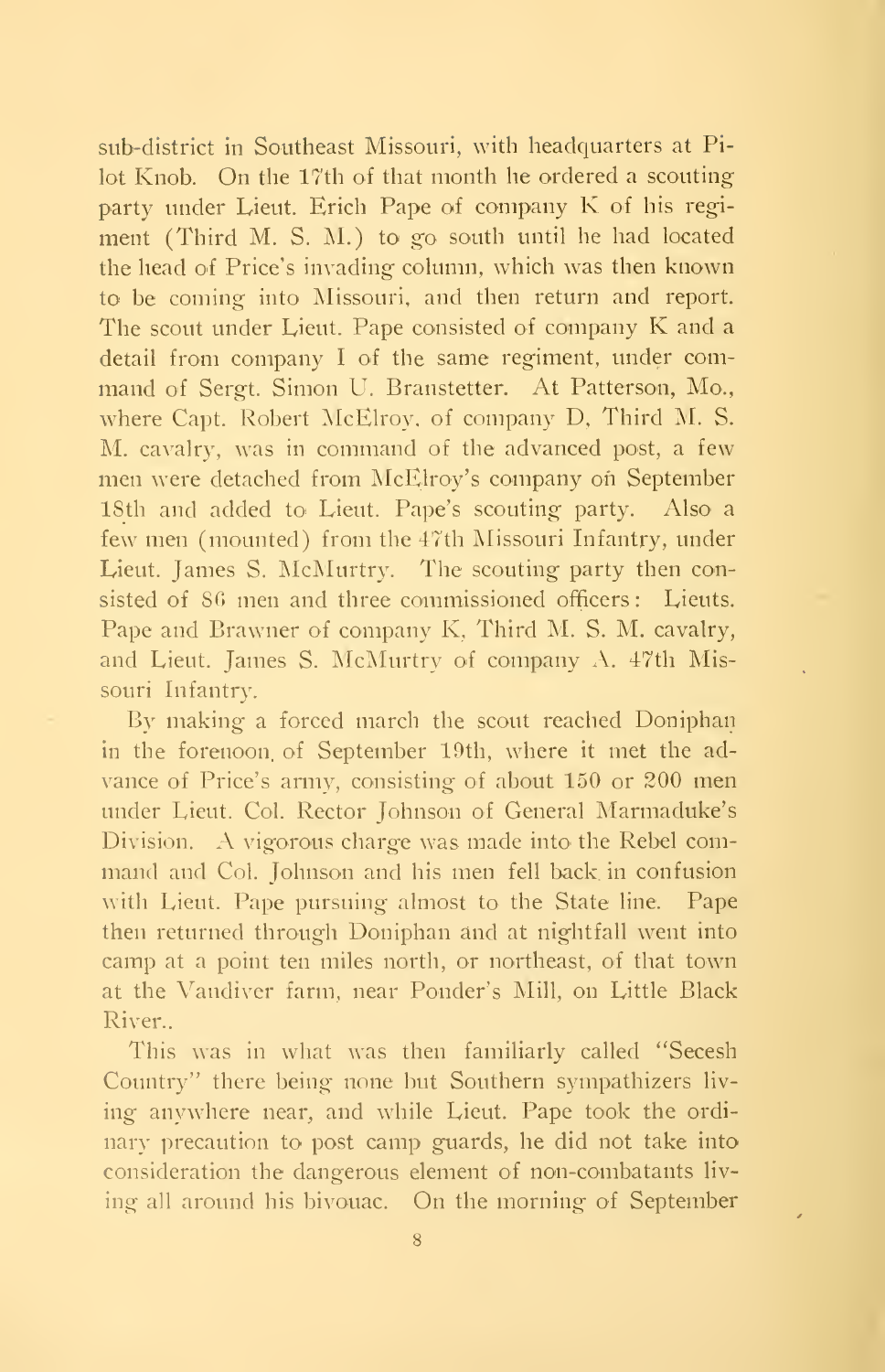20th he and his command were aroused by a Confederate force of several hundred under Lieut. Col. Rector Johnson closing- in on them from the east, west and north. Hastilymounting, Lieut. Pape gave orders to his men to cut their way through the Rebel line to the north, leading the charge himself. This was successfully done, but Lieut. William Brawner was left behind dismounted and wounded, and from all that could be afterward learned he was murdered as soon as he fell into the hands of his captors.

Sergt. Branstetter was bringing up the rear of Pape's command with the detail from company I, and he and six of his men were captured by the Rebels closing up their lines where Rape had cut his way through. The six men of company <sup>I</sup> who were captured with Branstetter were Corporal W'm. W. Gourley, and Privates Hiram Berry, Oscar O. Gilbert, Wm. C.Grotts, Wm. Scaggs and John W. Shew.

Immediately upon giving up his side arms, Sergt. Branstetter was shot down in cold blood, a ball passing through his right lung and the shock knocking him senseless to the ground. When he recovered consciousness the Rebels were stripping his clothes from his body which they denuded completely, except for the badly blood-soaked shirt cover ing his trunk. They dug a shallow grave by his side in which they intended to bury him, but observing that he was still breathing, they covered his body with fence rails and rode away, leaving him to his fate. After one of the most remarkable and torturing experiences ever undergone by any mortal, Branstetter recovered and is today living near Vandalia, Mo. The other six men of company <sup>I</sup> were marched on foot as prisoners, being compelled to keep pace with cavalry guards until October 3, 1864, when they were disposed of by parole or murder.

On September 22nd. Shelby's Division of Price's army reached Patterson, Mo., driving out Capt, McElroy's small command and capturing seven prisoners, two men of company K, Third M. S. M. cavalry, and five men of the 47th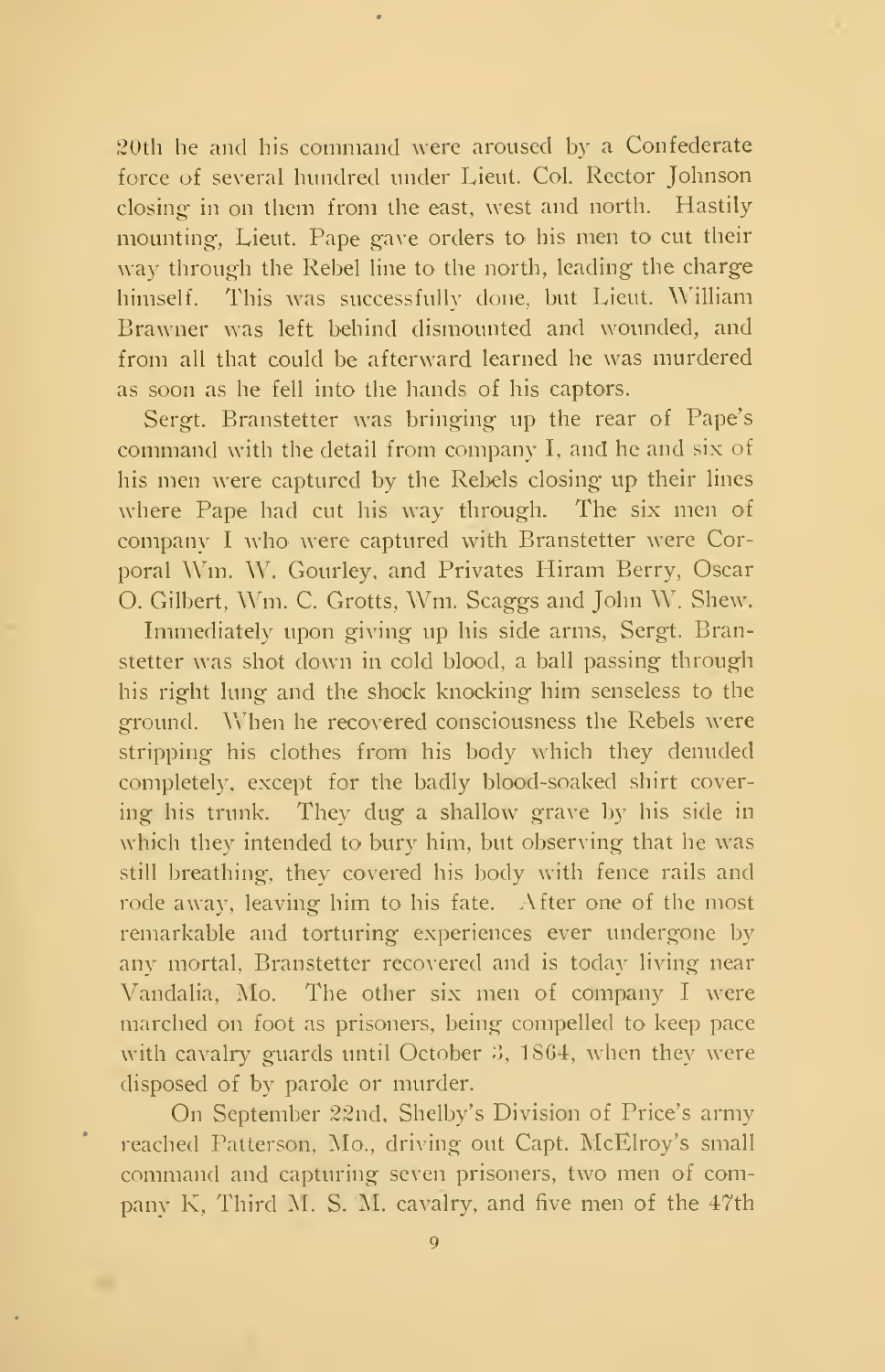Missouri Infantry. These seven prisoners were all wantonly murdered soon after they were captured. Shelby in his official report, with brutal frankness, says they "were captured and killed." From this point forward scores of bodies, the corpses of prisoners most brutally murdered, marked the trail of Price's army through Missouri and Kansas, but these cannot be treated in detail in a limited paper like this.

On September 26th Price's army concentrated at Arcadia, and on the 27th the battle of Pilot Knob was fought. In this battle Major Wilson held the left of the skirmish line, being located on Pilot Knob with about 200 men, dis mounted and deployed. At that time he was suffering from a slight scalp wound received in the skirmishing the day before, in the lower end of Arcadia Valley, which had caused considerable hemorrhage, but had not kept him out of the saddle or off the field. About 2 P. M. on the 27th, Price's army made its desperate, but disastrous, assault on Fort Davidson, and Fagan's Division having the right of the line swept over Pilot Knob mountain, dislodging Major Wilson's handful of men and capturing Major Wilson and two men of his regiment, John Holabaugh of company K and William Axford of Company H. These three were started under escort toward Arcadia, where Price's headquarters had been established, and where the prisoners ac cumulated in the raid up to this point were held in corral. They had not proceeded far until the repulsed and demoralized troops of Fagan's Division swept down the valley in a frantic stampede in which the guards over the prisoners joined, leaving Wilson and the two enlisted men in this wild mob of rebels. Major Wilson then turned back towards the fort with the two men, and was met by Lieut. Col. John P. Bull, who' had just led 200 picked men of his Arkansas regiment against the fort and had left 42 of them dead or mortally wounded on the field. Though in full retreat with his men, Col. Bull was composed enough to recognize a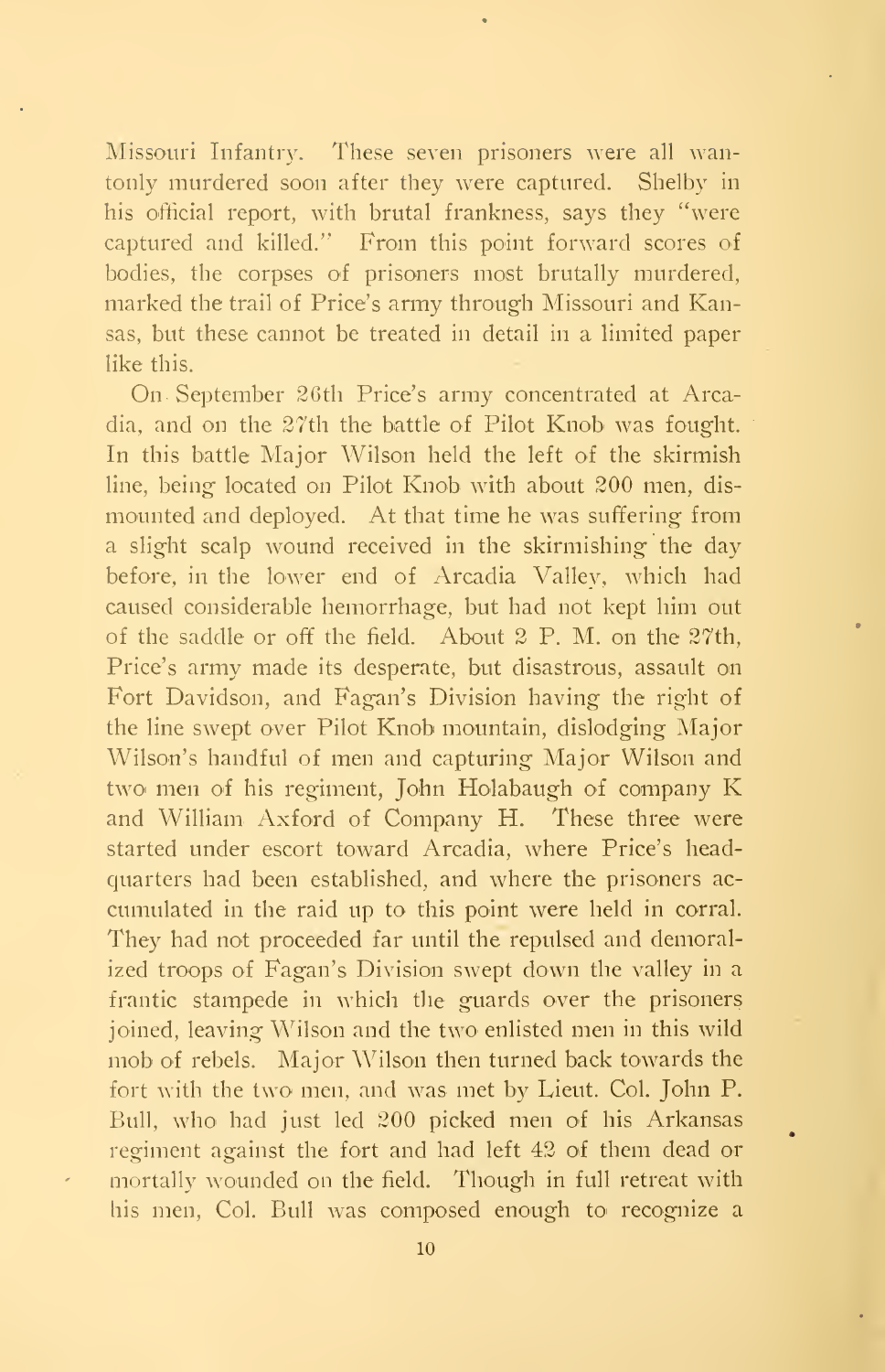Federal Major and two privates as a strange spectacle stem ming their way in the contrary direction through the fleeing rebel host, and at once took charge of them and turned them into the prison corral at Arcadia.

On September 28th, Dr. S. D. Carpenter left the hospital at Pilot Knob, and going to the prison corral, which had been moved up to that point on that date, dressed Major Wilson's wound. This was probably the last surgical attention he received and from this time forward he did not re ceive a single act of courtesy or civility from his captors. He was compelled to march on foot with citizens and enlisted men who had been taken prisoners, and keep pace with cavalry guards through five days march, covering a total dis tance of 80 miles, although he was a field officer; while an uninjured line officer, who had been taken prisoner at the same time as Wilson, was furnished an ambulance in which to ride. Eacli night the prisoners were corralled, or put under a chain guard as near Price's headquarters as physical conditions and topography of the ground would permit, and thus the march was conducted from Pilot Knob to a point ten miles west of Union, Missouri, in Franklin County, where the "Calmuck horde" arrived on the evening of October 2nd. During these five days march the prisoners had to wade many small streams, and other larger ones, such as the Meramec River and some of its tributaries, which added materially to their hardships and discomforts. Price's army having no Provost Marshal General in its organization up to this time, the accumulated prisoners were under charge of Col. John T. Crisp, who had been assigned to the duty of looking after them.

On the morning of October 3rd, 1864, before breaking camp for the day's march toward Jefferson City, and while the prisoners were being held under heavy guard, within 40 or 50 yards of Price's headquarters, the guerilla leader. Col. Timothy Reeves, of Fagan's Division, and another officer whose identity has never been ascertained,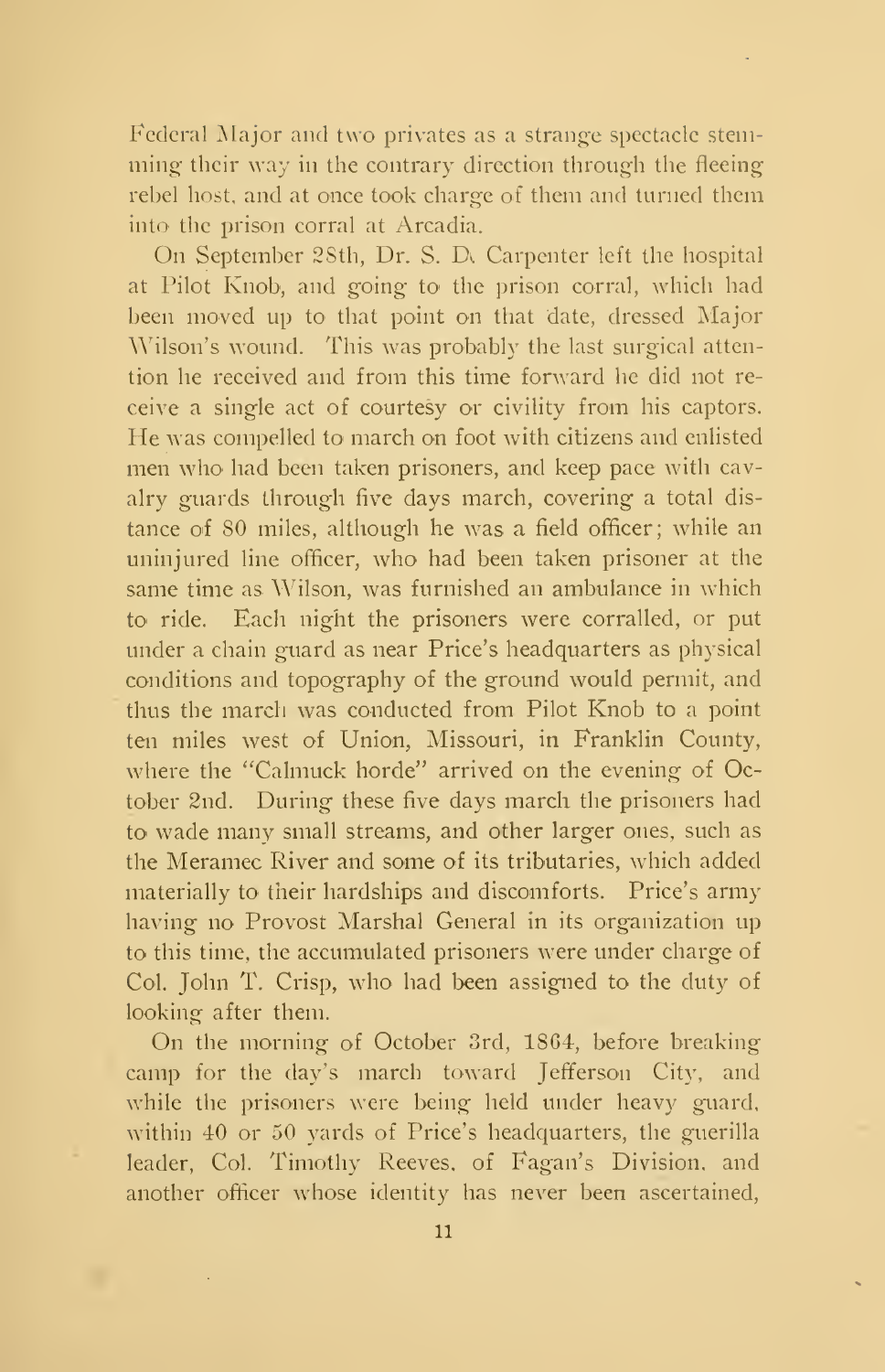rode up to the prisoners and ordered them to fall into line in the road, facing the two Rebel officers. One of them held a slip of paper or a memorandum in his hand and riding slowly along the line each prisoner was asked to give his name, with his rank and command, if he was a soldier. Each prisoner who gave his command as being the Third M. S. M. cavalry was ordered to step two paces to the front. In making correct responses in this manner, Major Wilson and five enlisted men of his regiment sealed their fate, as the two steps forward meant their death. The five enlisted men were Corpl. Wm. W. Gourley and Privts. Wm. C. Grotts, Wm. Scaggs and John W. Shew of Co. I, Third M. S. M., and John Holabaugh of company K, same regiment. Three more men of the Third M. S. M. cavalry remained in the line of prisoners, but by a sort of psychological impulse realized that a correct account of themselves meant their early execution, and like Peter on the night of the last supper denied their identity. Hiram Berry and Oscar O. Gilbert, of company I, by hasty agreement between themselves, gave their regiment as the 17th Illinois Cavalry, and they were not asked to step forward. William Axford of Company H, was farther down the line among strangers, and when he noted that all members of his regiment were being stepped to the front, he spoke to the man next in line on his right, John Zoller of company B. 14th Iowa Infantry, and said: "They are going to shoot all of the Third M. S. M. prisoners, what shall <sup>I</sup> do?" Zoller hastily replied: "Give the same company and regiment that I do." This Axford did and he was saved.

While this tragic scene was being enacted, an unfortunate prisoner, to this day unknown, thinking no-doubt that members of the third M. S. M were being selected for first squad to be paroled (for the question of paroling the pris oners had been discussed that morning), undoubtedly gave this regiment as the command to which he belonged and was stepped to the front condemned to death. Who he was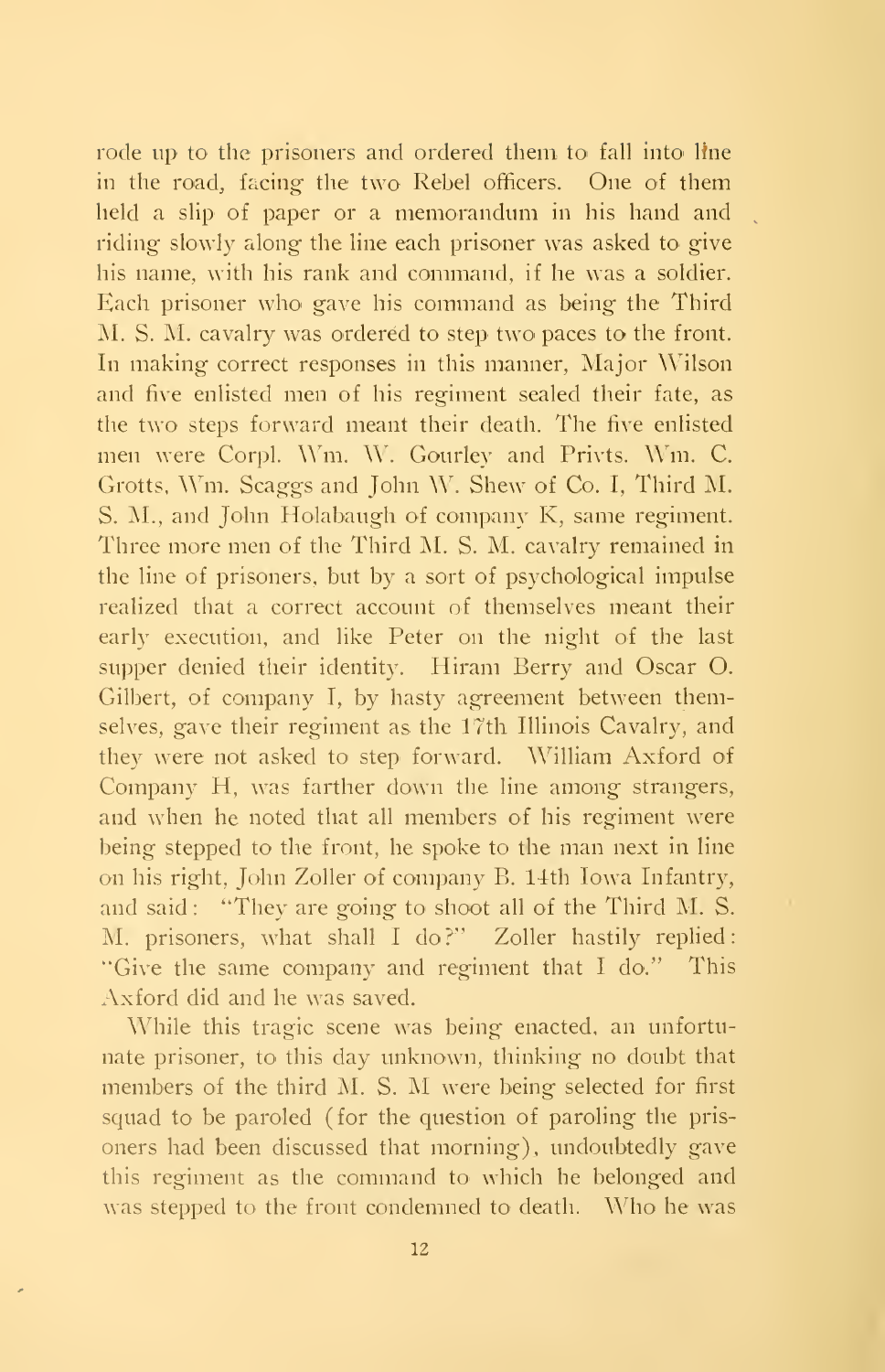or what command he belonged to will perhaps never be known, but in all probability he was a member of the 47th Missouri Infantry or of Battery H, Second Missouri Light Artillery, as both of these organizations had several men marked first as missing and later as deserters, after the battle of Pilot Knob, who^ were never afterward heard of, either by return to their commands or to their homes.

Major Wilson and the six enlisted men who had been stepped to the front were marched away in charge of the shooting squad, right in the presence of General Price and his staff and the 400 or more prisoners, taken over a hill through an old abandoned field, and the volley fired which killed them, was distinctly heard and some of the prisoners even claimed to have seen the smoke from the guns rise above the top of the hill.

The other prisoners were all paroled within the next hour or two and given their liberty to return to their commands or to civilization, by whatever means they could devise. And then one of the most unaccountable events of the Civil War occurred. These prisoners broke up into irregular squads and started across the country, north, east and southeast, ac cording to their individual election, publishing the news that Major Wilson and six of his men had been taken out and shot, at a point ten miles west of Union, and two days later this information was officially communicated to military headquarters in St. Louis. By that time (October 5th) the vicinity of the murder was again under Federal control, and while several dozen of the paroled prisoners lived in the immediate neighborhood of the point where the murder oc curred, no move was made to recover and care for the bodies of the murdered men, and none of the released prisoners went back to the ground to see the result of the volley fired by the execution squad. Every one connected with the Federal forces, from General Rosecranz down to the paroled militiamen of Franklin County, seemed to be stupefied by the rapidly occurring events of the day, or hypnotized by a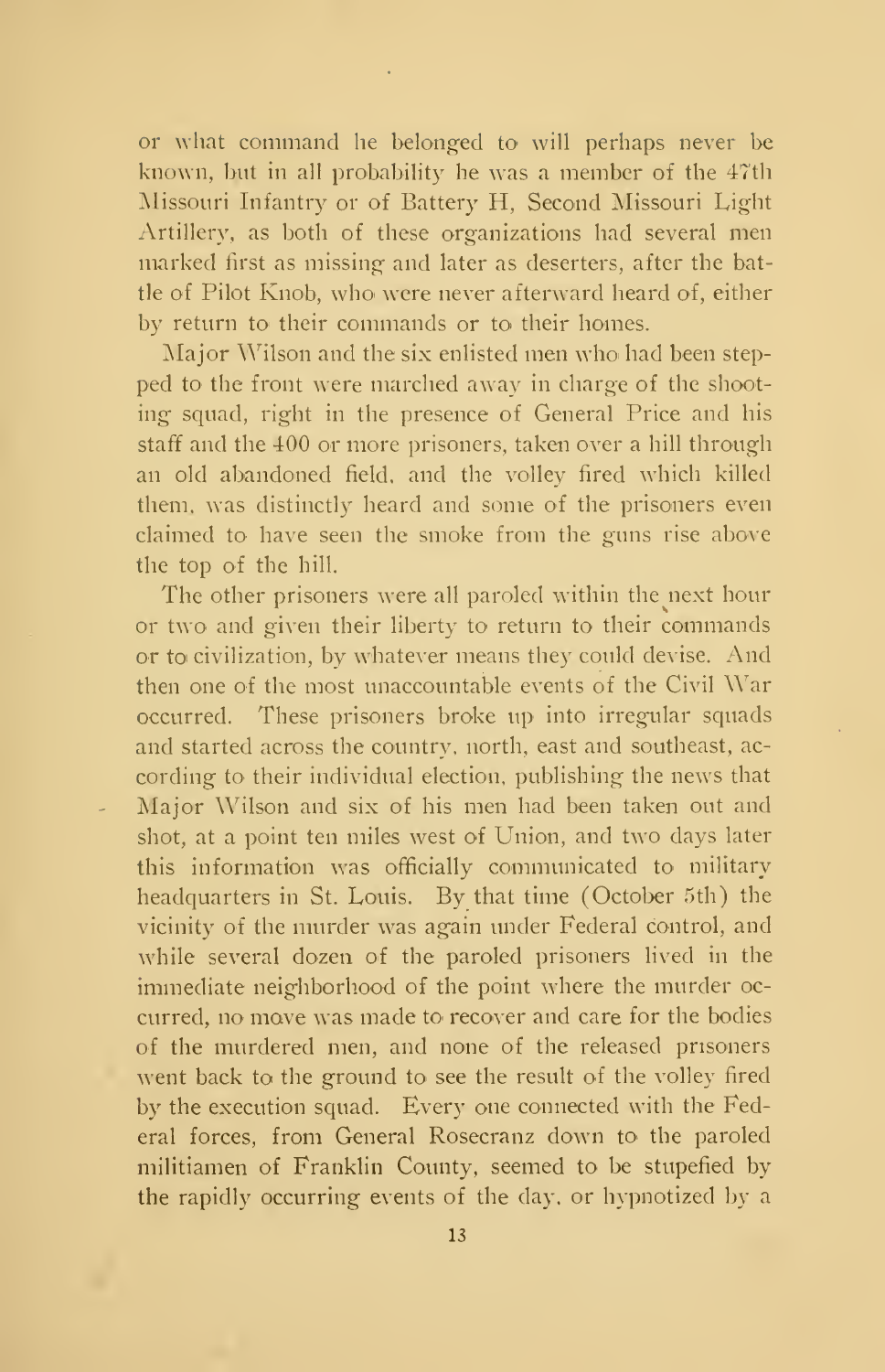hope that the facts reported could not be true because of their revolting atrocity, and thus the matter was dropped.

Three weeks later a youth of the neighborhood while straying through the old field hunting persimmons, came upon the bodies of Major Wilson and the six men, too far decomposed to be recognizable, except by their clothing and insignia of rank or by papers on the bodies.

The matter of holding an inquest over the bodies and af terward consigning them to decent burial among friends is too well known to require recapitulation here. The writer, however, would call attention to the official statement made at the time that one of the bodies found with Major Wilson was dressed in an artillery bugler's uniform, and as none of the identified men were entitled to wear such insignia, an extended search was made by the writer with the hope that this clue might lead to the identity of the unknown sixth man. A careful analysis of the forces opposed to Price's invasion of Missouri up to this point, developed the fact that only seven men had been engaged in this resistance who wore artillery bugler's uniforms. These were two buglers in Co. <sup>I</sup> and two in Co. K of the Third M. S. M. Cav. and three in battery H, of the Second Missouri Light Artillery. But those seven men are all accounted for on their company rolls at the end of the war and the last clue on which a hope could be entertained for the identification of this unknown victim of outlaw^ vengeance had vanished.

CYRUS A. PETERSON.

St. Louis, Mo., January 18th. 1006.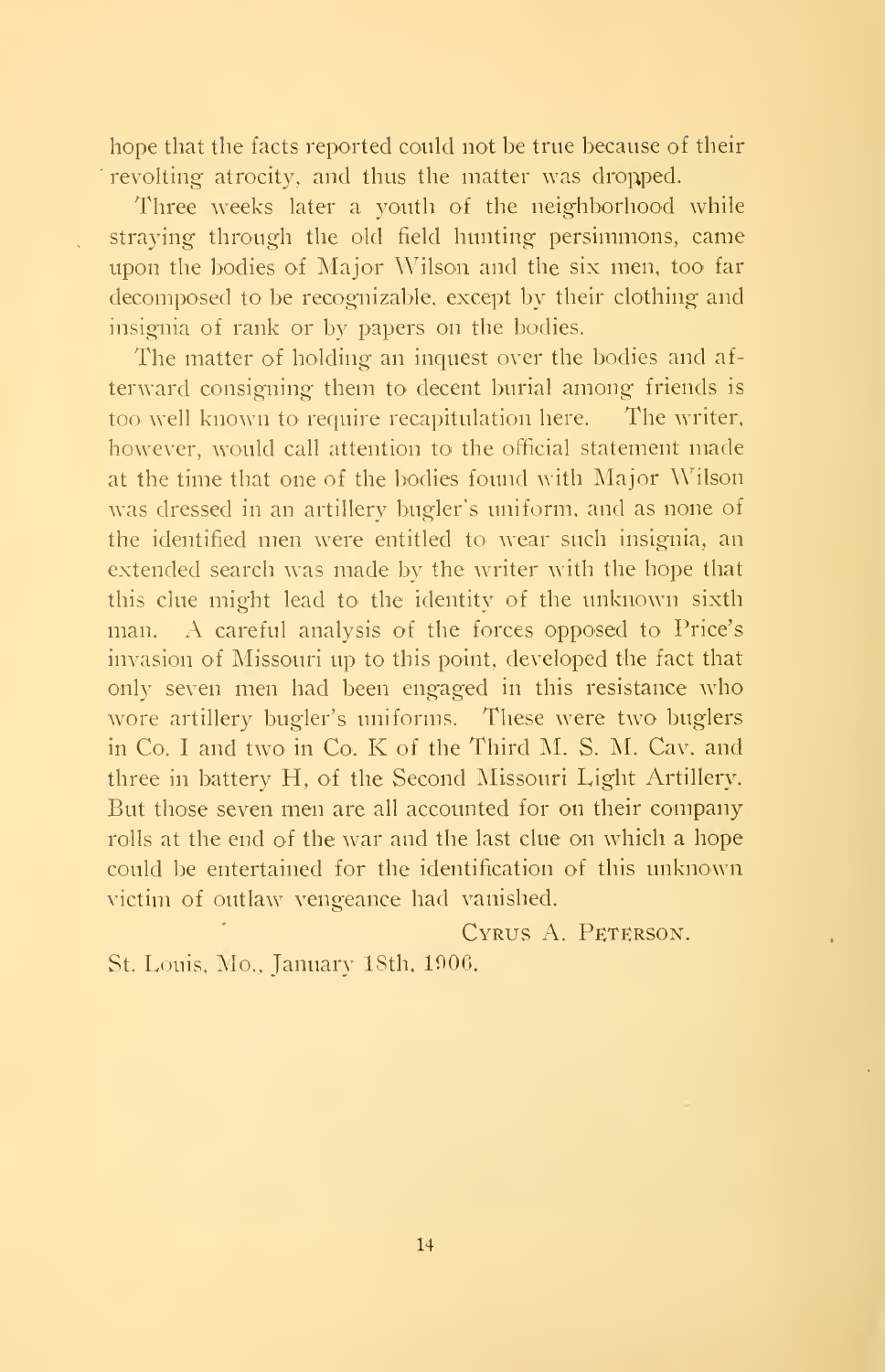$\mathcal{L}$ 

**Contract Contract** 

**RANDA**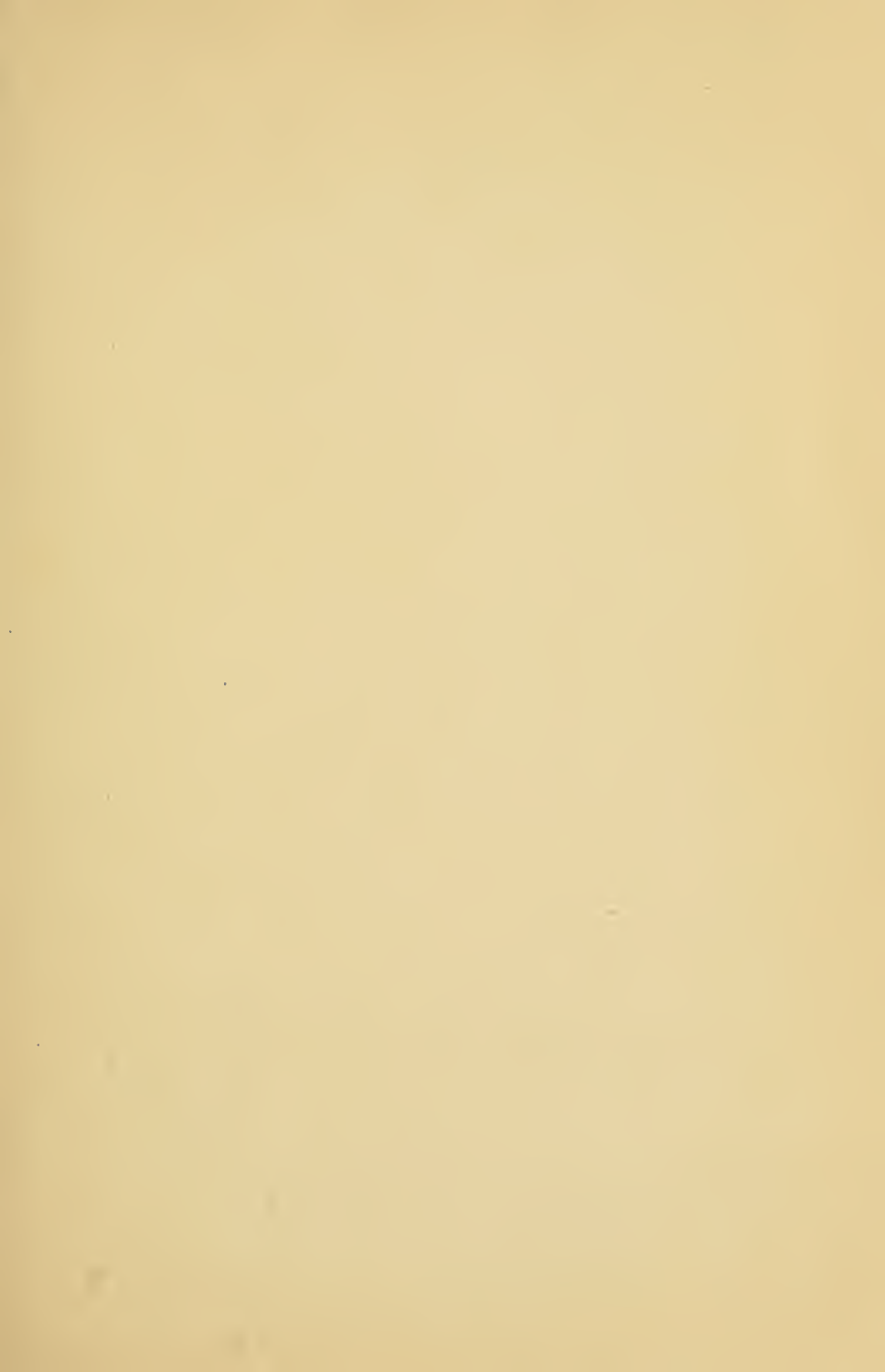$\mathcal{A}^{\mathcal{A}}$ 

 $\mathcal{L}^{\text{max}}_{\text{max}}$  , where  $\mathcal{L}^{\text{max}}_{\text{max}}$  $\mathcal{L}^{\text{max}}_{\text{max}}$  , where  $\mathcal{L}^{\text{max}}_{\text{max}}$  $\mathcal{A}$  and  $\mathcal{A}$  and  $\mathcal{A}$ 

 $\hat{\mathcal{A}}$ 

 $\label{eq:4} \mathcal{A}=\mathcal{A}^{\dagger}=\mathcal{A}^{\dagger}=\mathcal{A}^{\dagger}=\mathcal{A}^{\dagger}$ 

 $\mathcal{L}^{\text{max}}_{\text{max}}$ 

 $\mathcal{L}_{\text{max}}$  , and  $\mathcal{L}_{\text{max}}$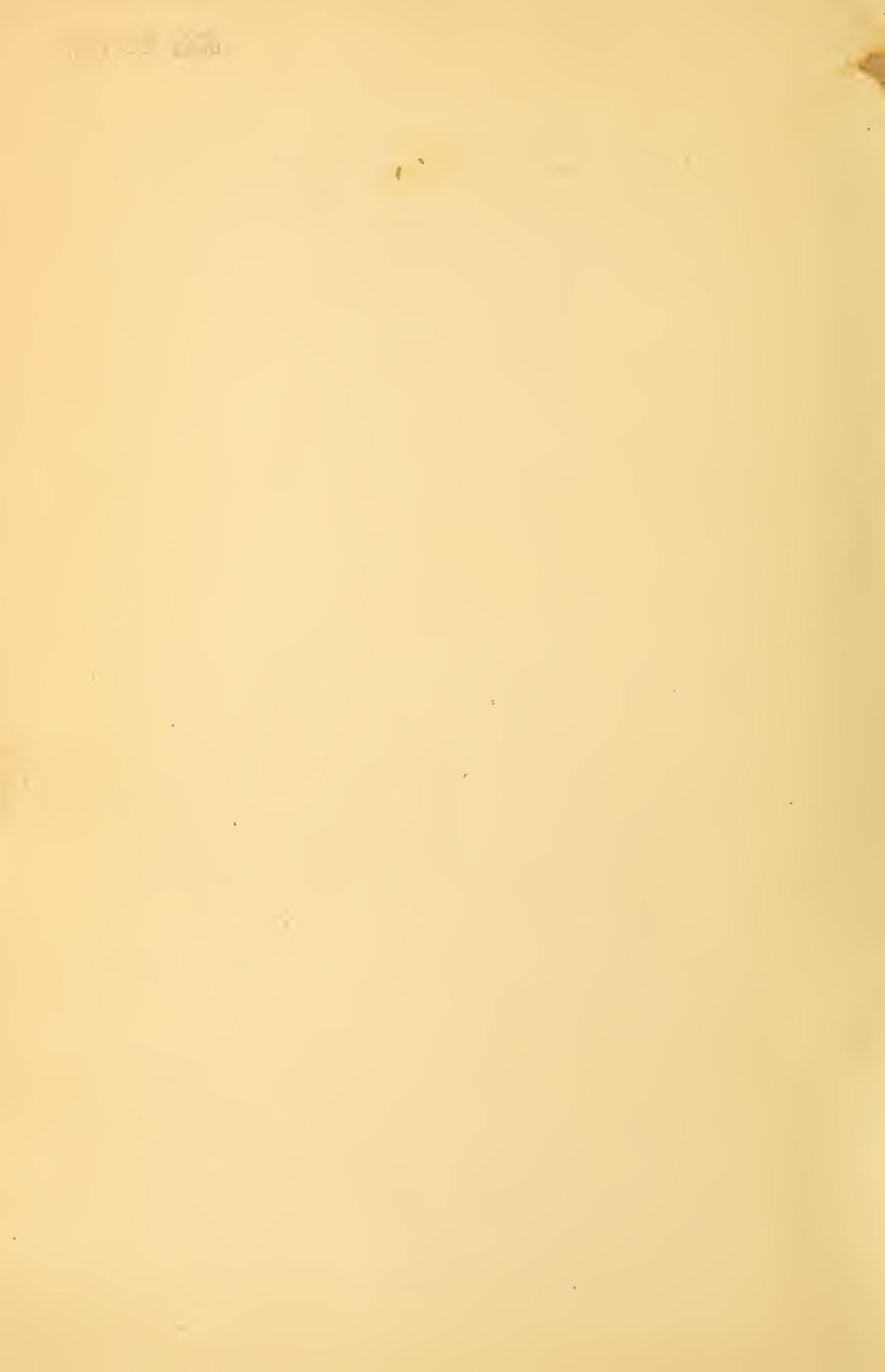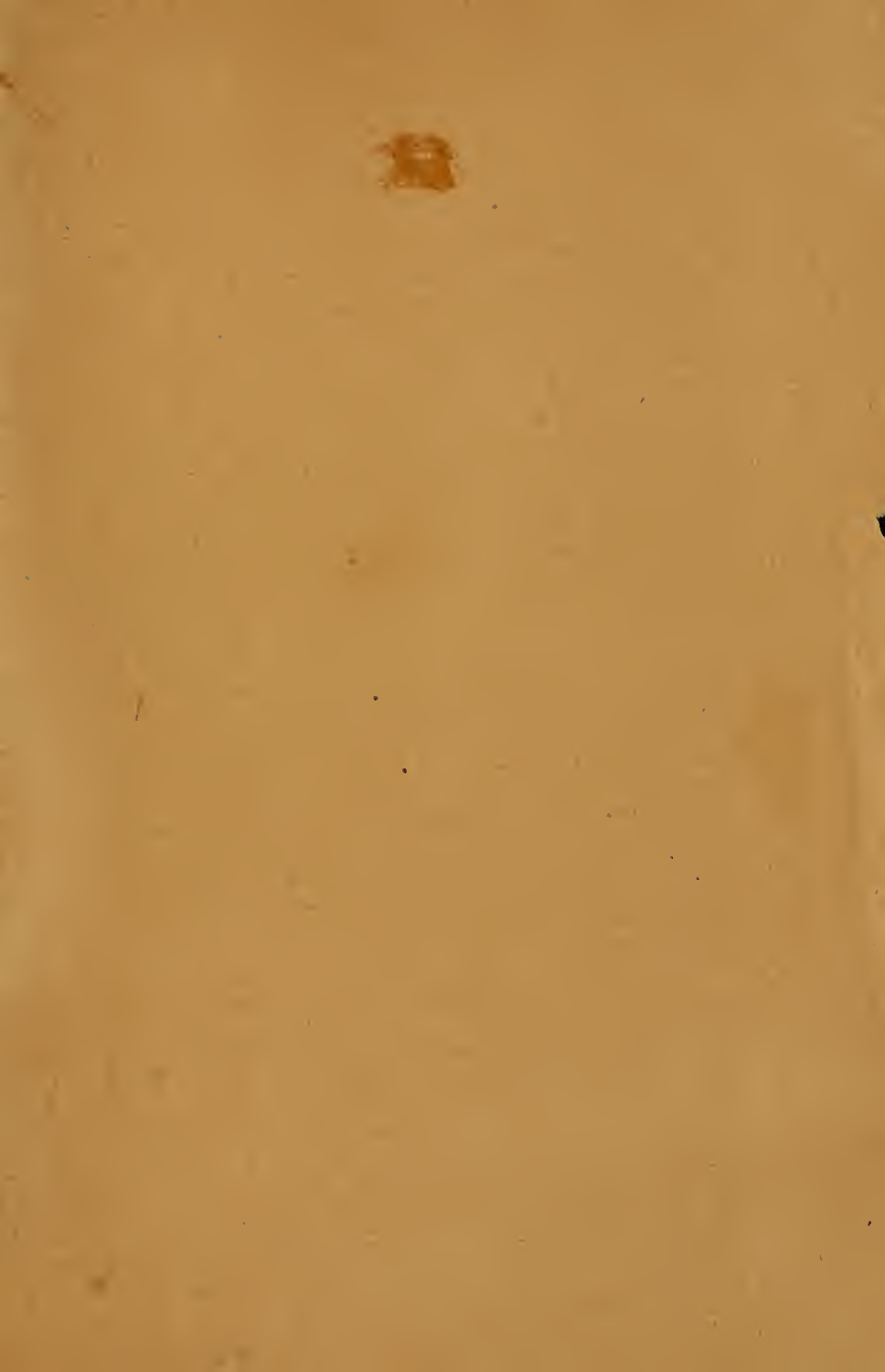

i<br>S

n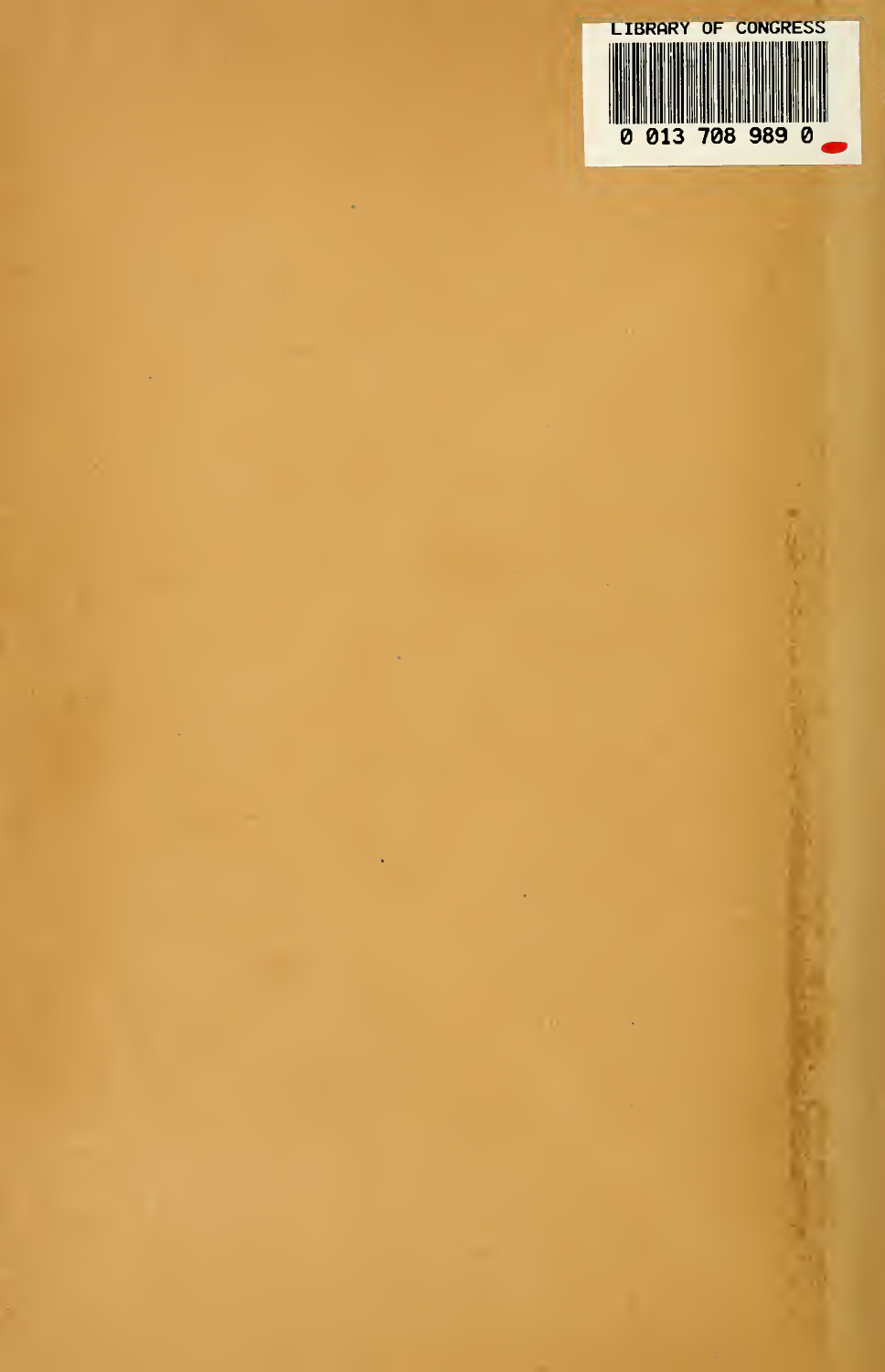